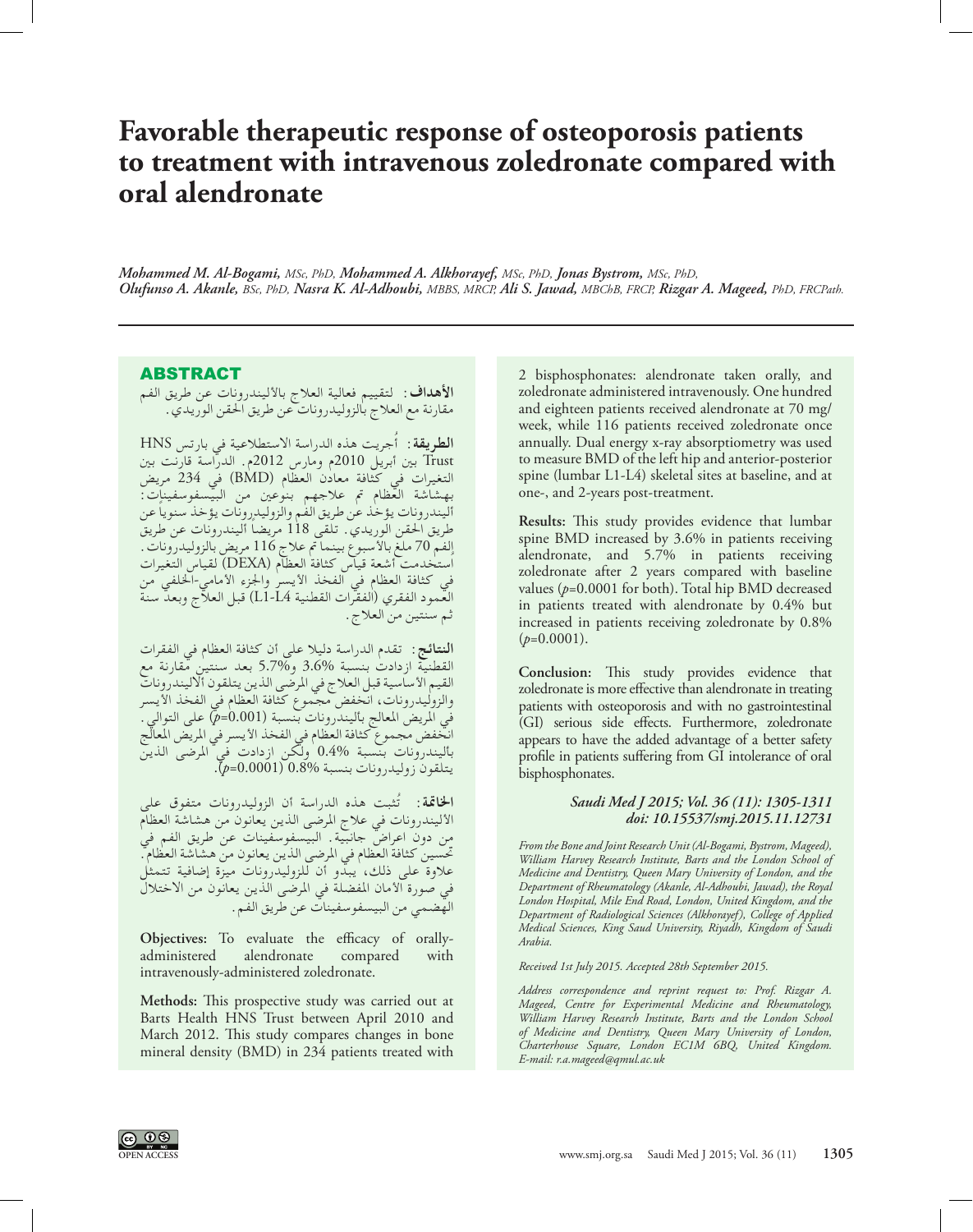steoporosis is a disease characterized by low bone mass and micro-architectural deterioration of associated tissue.<sup>1[,2](#page-5-1)</sup> It is estimated that over 200 million people worldwide have the disease,<sup>3</sup> and suffer clinical consequences, including increased incidence of bone fractures, morbidity, and premature mortality.<sup>[2](#page-5-1)[,3](#page-5-2)</sup> Approximately 30% of all post-menopausal women suffer from osteoporosis.[3](#page-5-2) The importance of developing treatment strategies that reduce the risk of fracture is therefore, evident both from individual and societal perspectives. Treatment with nitrogen-containing bisphosphonates, a class of potent therapeutic agents that inhibit osteoclast-mediated bone resorption, is one of the major pharmacological interventions for osteoporosis. $4-8$  The primary therapeutic goal of treatment with bisphosphonates is to reduce fracture risks[.9](#page-5-5) In placebo-controlled clinical trials, the efficacy of bisphosphonates in improving bone mineral density (BMD) at key skeletal sites, particularly at the lumbar spine has been demonstrated.[10](#page-5-6)[-12](#page-5-7) When compared with placebo, all bisphosphonate formula at different dose levels, routes, and frequency of administration significantly increased BMD. In 2012, the Agency for Healthcare Research and Quality (AHRQ) published an update following a systematic review of the comparative effectiveness of treatments for osteoporosis.<sup>13</sup> The AHRQ report provided evidence for decreased risk of hip and other non-vertebral fractures in alendronate-, risedronate- and zoledronate-treated patients even in high-risk post-menopausal women.<sup>[13](#page-5-8)</sup> As pharmaceutical agents, however, bisphosphonates can cause a number of adverse events, including some that are attributed to mode of administration. For example, gastrointestinal (GI) complaints, such as dysphagia, esophagitis, and esophageal and gastric ulcers are seen predominantly with orally-administered bisphosphonates, such as alendronate, risedronate, and ibandronate.<sup>7,[8](#page-5-4),[14](#page-5-10)-18</sup> In randomized clinical trials of alendronate involving large cohorts of patients, high incidences of upper GI complaints, such as dyspepsia were reported.<sup>[19](#page-5-12)-21</sup> However, prospective studies involving untreated osteoporosis patients to compare therapeutic efficacy and side effects of different bisphosphonates are limited. Intravenous bisphosphonates may be followed by an acute-phase reaction within one to 3 days of infusion, characterized by low-grade temperature, and muscle and joint pain. The current study was carried out to

**Disclosure**. Authors have no conflict of interest, and the work was not supported or funded by any drug company.

evaluate the efficacy of orally-administered alendronate compared with intravenously-administered zoledronate. Our starting hypothesis was that zoledronate would be as effective as alendronate but with no, or fewer, GI-associated adverse events. Changes in lumbar spine and hip BMD in patients with osteoporosis receiving either a single intravenous (i.v.) dose of zoledronate at 5 mg/year, or oral alendronate at 70 mg/week in a clinical setting were compared.

**Methods.** A cohort of 234 patients attending the osteoporosis clinics at the Royal London and St Bartholomew's Hospitals, Barts Health HNS Trust between April 2010 and March 2012 was recruited for the study. For recruitment, patients had to have a T score of at least minus 2.0 (-2.0) at the lumbar spine, or the total hip as measured by dual energy x-ray absorptiometry (DEXA) scan. Patients who were bedridden, had diabetes mellitus, renal disease, cancer, or were receiving steroids were excluded from the study. One hundred and eighteen of the 234 recruited patients received alendronate (70 mg/week) taken orally, while 116 patients received 5 mg/year zoledronate once a year intravenously. Patients were prescribed zoledronate if they had a history of gastrointestinal (GI) problems, or developed GI complications within one month of starting treatment with alendronate. Apart from the latter patients, none of the patients was previously treated with bisphosphonates. Patients with poor or no compliance were excluded from the analysis and no data from such patients is, consequently, included in the analyses.

This study was a random prospective audit of patients receiving alendronate or zoledronate for osteoporosis. Patients were given the choice of either oral alendronate, or i.v. zoledronate by the treating physician based on guidelines by the National Institute of Clinical Excellence (NICE) in UK, and also on their history of GI problems. Standard Arthritis Research patient leaflets on alendronate and zoledronate were given to the patients to aid in the decision-making on drug choice. All recruited patients were referred to the Radiology Department of the Royal London or St. Bartholomew's Hospital for DEXA scans (Hologic Discovery QDR series, Waltham, MA, USA). The study was authorized by the Clinical Audit Office of Barts Health HNS Trust and was carried out according to principles of the Helsinki Declaration. All patients signed consent forms before treatment, and their DEXA assessment to permit the release of de-identified demographic information.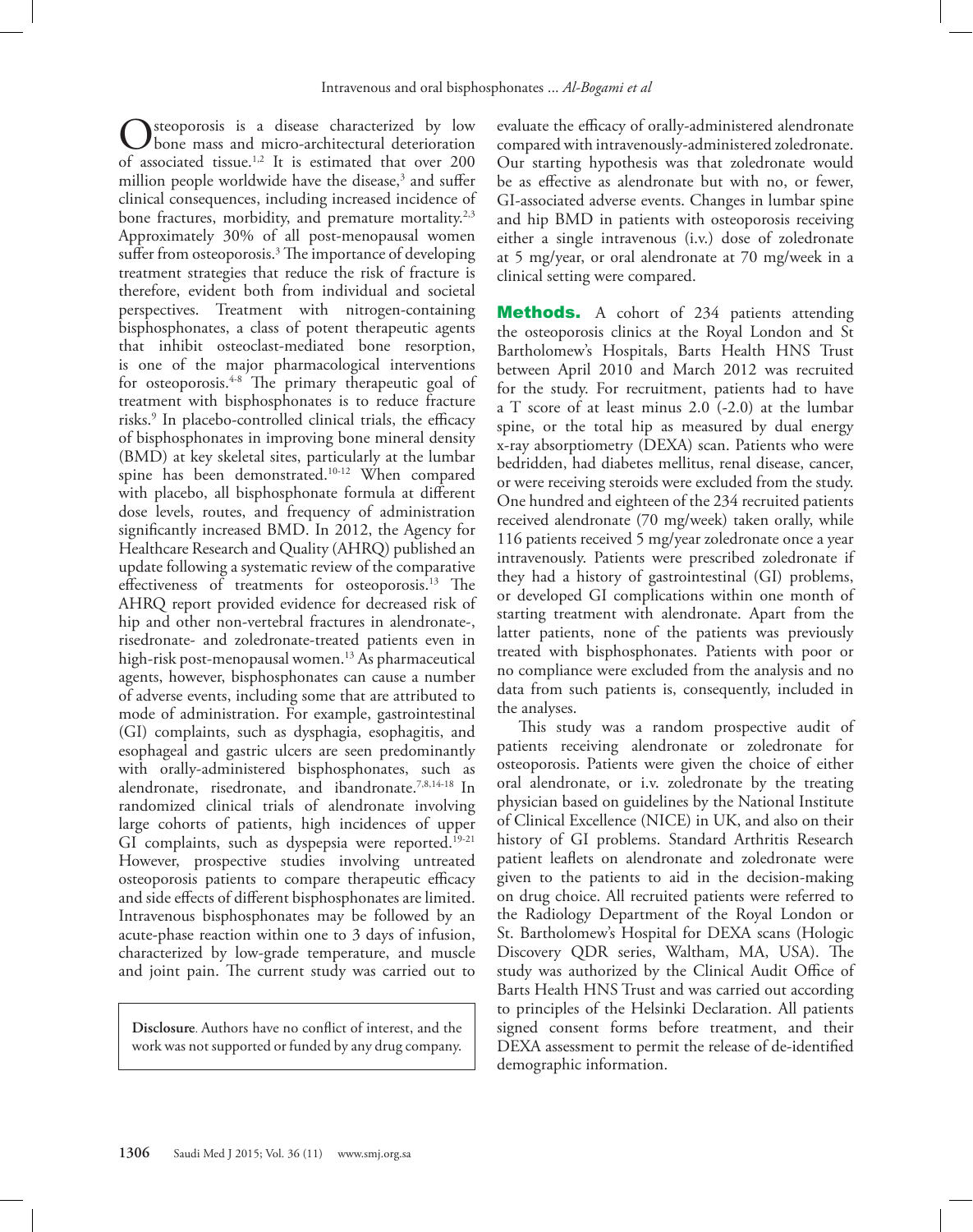Sites assessed by DEXA were total left hip and anterior-posterior spine (lumbar L1-L4) skeletal sites. The BMD at both sites was measured simultaneously at baseline, and then after one year, and then 2 years after starting treatment to obtain BMD and their T-scores. The BMD data on 116 of the 118 patients treated with alendronate was available after one year, and on all 118 patients after 2 years of the study. For patients treated with zoledronate, BMD data was available on 113 patients at one year, and on all 116 patients at 2 years of the study. All patients received oral daily calcium  $(≤1 g)$ and vitamin D  $(\leq 10 \mu g)$ . To ensure reproducibility of measurements and consistency of comparisons, shortand long-term precisions were measured on a daily basis. Short-term precision was assessed by scanning an anthromorphic spine phantom 20 times per day. The phantom contains a human-like spine segment made of calcium hydroxyapatite, enclosed in a block of water-simulant epoxy. This phantom has a BMD equal to 0.995  $g/cm<sup>2</sup>$ . The phantom was used so that errors due to patient positioning did not affect measurements, and to evaluate performance of the scanner over a range of bone density values, and avoid operator and patient sources of error. The long-term precision of the scanner was determined on a daily basis using BMD measurements of the spine phantom as a routine part of quality control. Serum levels of calcium, phosphate, and alkaline phosphatase were routinely measured for the patients. All patients had values within the normal range for these tests. Demographic, clinical and lifestyle data were collected by interviewer-administered questionnaire at baseline, and after one-, and 2-years during DEXA scan appointments. Data collected consisted of age, lifestyle (smoking, alcohol consumption of more than 2 servings a day, and physical exercise), personal and family history of fractures, ethnic origin, current medications, and history of prednisone use.

*Statistical analysis.* Pearson's chi-square test for dichotomous variables was used to compare the distribution of risk factors for osteoporosis between groups. Student's t-test was applied to continuous variables. Changes in BMD between the 2 groups were compared using Student's t-tests with the Statistical Package for Social Sciences version 19 software (IBM Corp., Armonk, NY, USA). *P*<0.05 values were considered statistically significant.

**Results.** Demographic data on the patient cohort, their medical history and information on their lifestyle are summarized in **[Table 1](#page-3-0)**. All recruited patients were interviewed by at least 2 members of the study team, and information recorded based on face-to-face interviews. There were no dropouts from the 234 patients whose data is included in this study, and all 118 patients treated with alendronate confirmed compliance with the treatment at interviews. However, it was not possible to verify patient statements on compliance by studying prescription refills. None of the patients treated with zoledronate had previously taken oral bisphosphonates for more than one month. Patients were excluded from treatment with alendronate only if they had a history of GI problem, or when prescribed alendronate show such problems within the first month of treatment. After the first month of starting treatment, none of the patients whose data are included in this study discontinued alendronate treatment to be treated with zoledronate. There were no statistically significant differences in perceived risk factors between the treatment groups (**[Table 1](#page-3-0)**). The mean age of all patients was 68.5 ± 12.5 years (range: 46.5-72.6 years). For patients treated with alendronate, the mean  $\pm$  SEM ages was 67.5  $\pm$  12.5, and for zoledronate the mean  $\pm$  SEM ages was 69.6  $\pm$  11.1. The proportion of post-menopausal women in each group was also not statistically different (**[Table 1](#page-3-0)**). However, the number of patients with fracture history was higher in the zoledronate-treated group compared with the alendronate group. This could suggest an element of unintended selection bias based on the higher fracture risk in the patients concerned. Nevertheless, this does not appear to have adversely influenced the analysis, and indeed, highlights the superior response in the zoledronate-treated group. At the end of the study, the mean duration of bisphosphonate treatment was 23.8 ± 1.3 months. Baseline BMD in both treatment groups at the lumbar spine and total hip sites were comparable at the start of treatment (**[Table 2](#page-3-1)** & **[Figure 1](#page-4-0)**). Improvement in BMD in patients from the 2 treatment groups after 2 years was however, different. The BMD of the total hip decreased after 2 years in patients receiving alendronate by 0.4% from the baseline, whereas in the zoledronate-treated group, it increased by 0.8% (**[Figure 1A](#page-4-0)**). The BMD at the lumbar spine increased after 2 years in patients receiving alendronate by 3.6%, and zoledronate by 5.7% (**[Figure 1B](#page-4-0)**). The increase in BMD at both sites was significantly greater in patients receiving zoledronate compared with patients receiving alendronate  $(p=0.001)$ .

**Discussion.** This study demonstrates that treatment of osteoporosis patients with zoledronate once a year by i.v. injection is more effective than oral alendronate in increasing BMD at the hip and lumbar spine sites.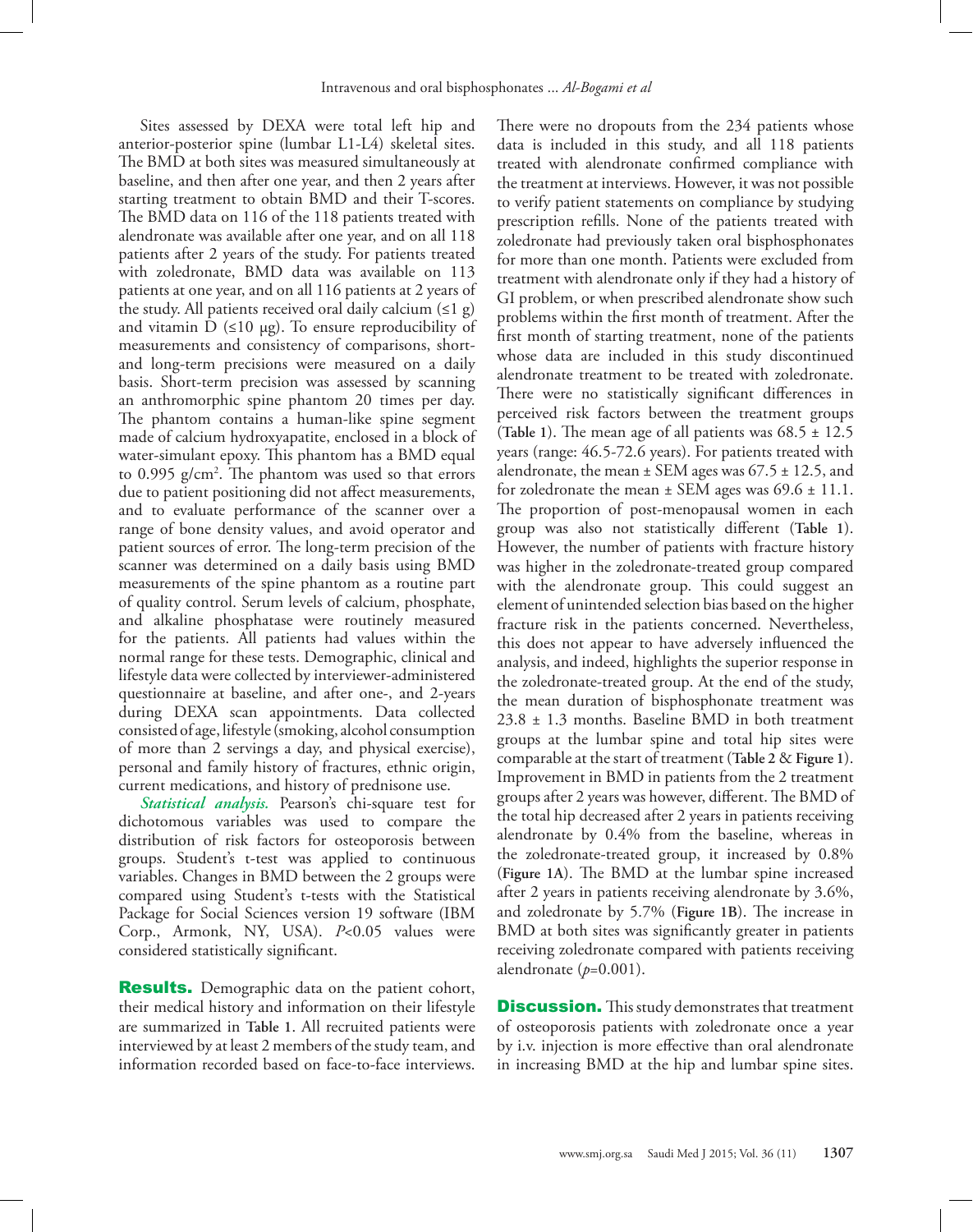#### Intravenous and oral bisphosphonates ... *Al-Bogami et al*

<span id="page-3-0"></span>

| Table 1 - Demographic, clinical, and lifestyle data on the patient cohort studied for treatment efficacy of alendronate |  |  |  |
|-------------------------------------------------------------------------------------------------------------------------|--|--|--|
| and zoledronate.                                                                                                        |  |  |  |

| Parameter                                                                  | Oral alendronate<br>70 mg once weekly,<br>$n = 118$ | Intravenous<br>zoledronate 5 mg/year,<br>$n = 116$ | P-value   |  |  |  |
|----------------------------------------------------------------------------|-----------------------------------------------------|----------------------------------------------------|-----------|--|--|--|
| Age, mean $\pm$ standard deviation (SD)                                    | $67.5 \pm 12.5$                                     | $69.6 \pm 11.1$                                    |           |  |  |  |
| Female, $n(%)$                                                             | 98 (83.0)                                           | 100(86.0)                                          |           |  |  |  |
| Post-menopausal                                                            | 92 (94.0)                                           | 98 (98.0)                                          |           |  |  |  |
| Fracture history (vertebral and peripheral), n (%)                         | 19(16.0)                                            | 28(24.0)                                           |           |  |  |  |
| Familial fracture, n (%)                                                   | 16(14.0)                                            | 17(15.0)                                           |           |  |  |  |
| Calcium intake (mg/day), mean $\pm$ SD                                     | $692 + 266$                                         | $697 \pm 259$                                      |           |  |  |  |
| Vitamin D, $\mu$ g, mean $\pm$ SD                                          | $6.40 \pm 2.9$                                      | $6.45 \pm 2.9$                                     | $p=0.978$ |  |  |  |
| Prednisone (history), n (%)                                                |                                                     |                                                    | $p=0.986$ |  |  |  |
| Ever used prednisone                                                       | 21(18.0)                                            | 23(20.0)                                           |           |  |  |  |
| Currently use prednisone                                                   | 9(8.0)                                              | 5(4.0)                                             |           |  |  |  |
| Never used prednisone                                                      | 88 (74.0)                                           | 88 (76.0)                                          |           |  |  |  |
| History of medically-induced menopause, n (%)                              | 10(9.0)                                             | 9(8.0)                                             | $p=0.184$ |  |  |  |
| Been on hormone replacement therapy, n (%)                                 | (7.0)<br>8                                          | 9(8.0)                                             |           |  |  |  |
| Low body mass, $n$ $(\%)$                                                  | 6(5.0)                                              | 9(8.0)                                             |           |  |  |  |
| Lifestyle (history), $n$ (%)                                               |                                                     |                                                    | $p=0.731$ |  |  |  |
| Smoking                                                                    | 17(15.0)                                            | 17(15.0)                                           |           |  |  |  |
| Alcohol consumption (more than 2 servings)                                 | 7(6.0)                                              | 5(5.0)                                             |           |  |  |  |
| Physical (weight bearing exercises)                                        | 12(10.0)                                            | 20(17.0)                                           |           |  |  |  |
| Ancestral origin, n (%)                                                    |                                                     |                                                    | $p=0.988$ |  |  |  |
| Caucasian                                                                  | 92 (78.0)                                           | 98 (84.0)                                          |           |  |  |  |
| Asian                                                                      | 20(17.0)                                            | 14(12.0)                                           |           |  |  |  |
| Afro-Caribbean                                                             | (5.0)<br>6                                          | 4(4.0)                                             |           |  |  |  |
| p-values are statistical comparisons of data from the 2 groups of patients |                                                     |                                                    |           |  |  |  |

<span id="page-3-1"></span>Table 2 - Mean bone mineral density (BMD) and T-score changes in the alendronate and zoledronate treated groups for 2 years.

|                                                                                                                                                                                                                                                                                                                                                                                                                        | Before treatment |                 | After one year  |                 | After 2 years   |                 |  |  |
|------------------------------------------------------------------------------------------------------------------------------------------------------------------------------------------------------------------------------------------------------------------------------------------------------------------------------------------------------------------------------------------------------------------------|------------------|-----------------|-----------------|-----------------|-----------------|-----------------|--|--|
| Parameter                                                                                                                                                                                                                                                                                                                                                                                                              | Alendronate      | Zoledronate     | Alendronate     | Zoledronate     | Alendronate     | Zoledronate     |  |  |
| Lumbar spine                                                                                                                                                                                                                                                                                                                                                                                                           |                  |                 |                 |                 |                 |                 |  |  |
| Mean $\pm$ SD, BMD, $g/cm^2$                                                                                                                                                                                                                                                                                                                                                                                           | $0.82 \pm 0.1$   | $0.75 \pm 0.1$  | $0.834 \pm 0.1$ | $0.772 \pm 0.1$ | $0.85 \pm 0.1$  | $0.793 \pm 0.1$ |  |  |
| $P$ -value                                                                                                                                                                                                                                                                                                                                                                                                             |                  |                 | $p=0.001$       | $p=0.001$       | $p=0.001$       | $p=0.001$       |  |  |
| Mean T-score $\pm$ SD, %                                                                                                                                                                                                                                                                                                                                                                                               | $-2.21 \pm 1.1$  | $-2.81 \pm 0.8$ | $-2.1 \pm 1.1$  | $-2.65 \pm 0.7$ | $-1.98 \pm 1.2$ | $-2.45 \pm 1.0$ |  |  |
| $P$ -value                                                                                                                                                                                                                                                                                                                                                                                                             |                  |                 | $p=0.3$         | $p=0.02$        | $p=0.02$        | $p=0.02$        |  |  |
| Mean $\pm$ SD, BMD change                                                                                                                                                                                                                                                                                                                                                                                              |                  |                 | $1.86 \pm 0.4$  | $2.89 \pm 0.7$  | $3.58 \pm 0.4$  | $5.69 \pm 0.8$  |  |  |
| $P$ -value                                                                                                                                                                                                                                                                                                                                                                                                             |                  |                 | $p=0.001$       | $p=0.001$       | $p=0.0001$      | $p=0.001$       |  |  |
| Total hip                                                                                                                                                                                                                                                                                                                                                                                                              |                  |                 |                 |                 |                 |                 |  |  |
| Mean $\pm$ SD, BMD, $g/cm^2$                                                                                                                                                                                                                                                                                                                                                                                           | $0.79 \pm 0.1$   | $0.75 \pm 0.1$  | $0.792 \pm 0.2$ | $0.760 \pm 0.1$ | $0.787 \pm 0.1$ | $0.756 \pm 0.1$ |  |  |
| $P$ -value                                                                                                                                                                                                                                                                                                                                                                                                             |                  |                 | $p=0.02$        | $p=0.01$        | $p=0.01$        | $p=0.01$        |  |  |
| Mean T-score $\pm$ SD                                                                                                                                                                                                                                                                                                                                                                                                  | $-1.37 \pm 0.9$  | $-1.68 \pm 0.9$ | $-1.36 \pm 1.1$ | $-1.66 \pm 0.8$ | $-1.36 \pm 0.8$ | $-1.65 \pm 0.9$ |  |  |
| $P$ -value                                                                                                                                                                                                                                                                                                                                                                                                             |                  |                 | $p=0.1$         | $p=0.03$        | $p=0.2$         | $p=0.01$        |  |  |
| Mean $\pm$ SD, BMD change, %                                                                                                                                                                                                                                                                                                                                                                                           |                  |                 | $0.25 \pm 0.3$  | $1.3 \pm 0.4$   | $-0.41 \pm 0.4$ | $0.78 \pm 0.5$  |  |  |
| $P$ -value                                                                                                                                                                                                                                                                                                                                                                                                             |                  |                 | $p=0.01$        | $p=0.03$        | $p=0.0001$      | $p=0.0001$      |  |  |
| SD - standard deviation. p-value indicates probability of statistical differences in mean BMD, mean T-scores, and % change in                                                                                                                                                                                                                                                                                          |                  |                 |                 |                 |                 |                 |  |  |
| $\mathbf{D} \mathbf{I} \mathbf{D} \mathbf{A} \mathbf{A} \mathbf{A} \mathbf{A} \mathbf{A} \mathbf{A} \mathbf{A} \mathbf{A} \mathbf{A} \mathbf{A} \mathbf{A} \mathbf{A} \mathbf{A} \mathbf{A} \mathbf{A} \mathbf{A} \mathbf{A} \mathbf{A} \mathbf{A} \mathbf{A} \mathbf{A} \mathbf{A} \mathbf{A} \mathbf{A} \mathbf{A} \mathbf{A} \mathbf{A} \mathbf{A} \mathbf{A} \mathbf{A} \mathbf{A} \mathbf{A} \mathbf{A} \mathbf{$ |                  |                 |                 |                 |                 |                 |  |  |

mean BMD for the 2 groups of patients after one-, and 2 years compared with baseline values (before treatment)

Improvement in BMD in response to treatment with both agents was seen in both sets of patients after one year. However, BMD increased by a significantly greater magnitude in patients treated with zoledronate than patients treated with alendronate, suggesting superiority of the medication in improving BMD.

The overall lower increase in BMD in the hip region compared with the lumbar spine is likely to be due to higher bone remodelling processes that are especially prominent in cancellous bone abundant in the lumbar spine.<sup>22</sup> Differences in BMD between the 2 treatment groups, however, were not due to differences in baseline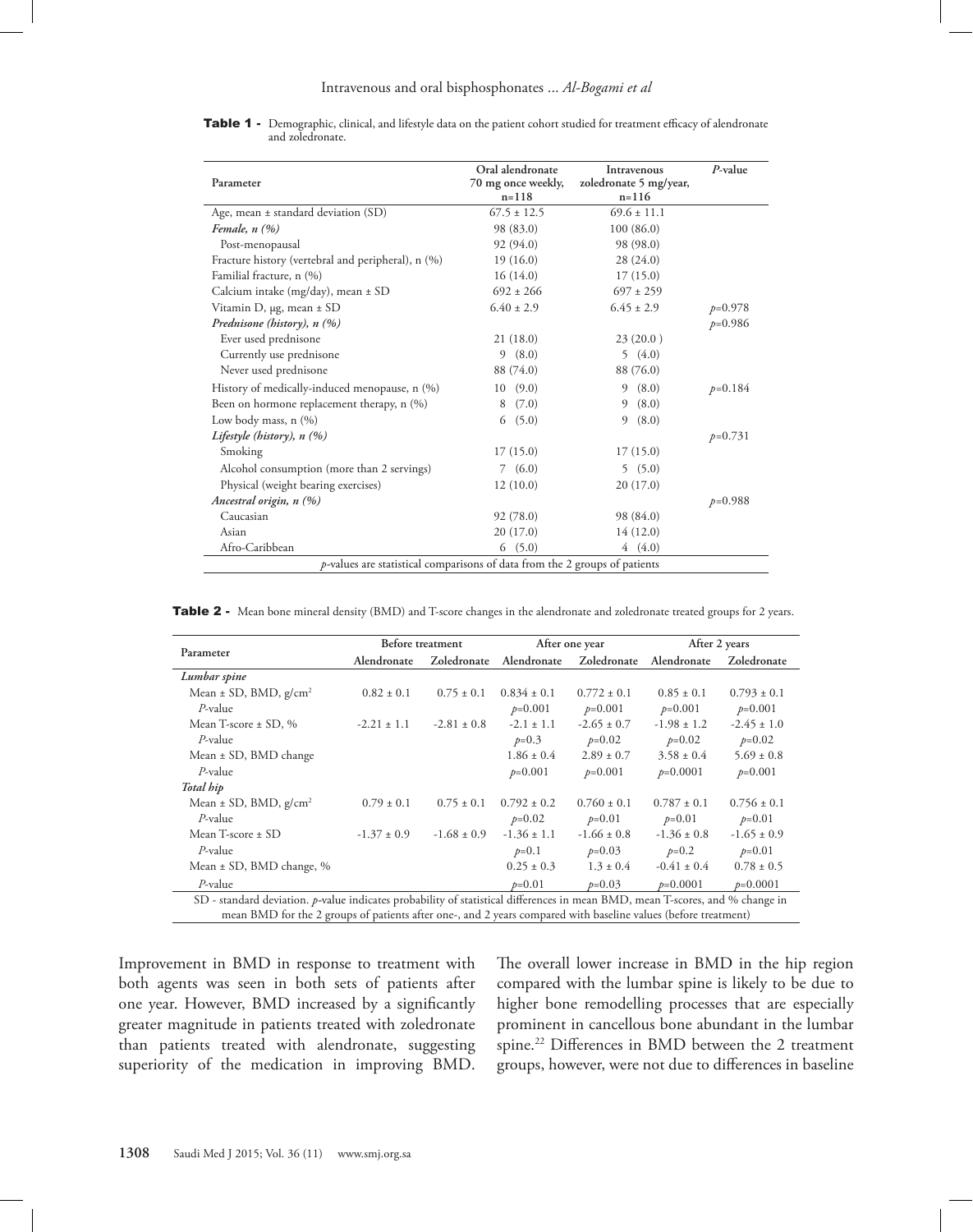demographics of the patients, such as age, gender, or menopausal status since these were not significantly different between both groups.

The observations made in the study could be of clinical relevance with the small caveat that the findings could have been marginally influenced by selection bias, such as selecting patients with a higher fracture history, and also patients with GI intolerance to receive zoledronate rather than alendronate. However, positive effects on total hip BMD were observed after 2 years of treatment only in patients treated with zoledronate indicating that this agent is an effective alternative to alendronate in treating osteoporosis patients. Although the data clearly shows a superior response of osteoporosis patients to treatment with zoledronate as compared with alendronate, we consider that treatment compliance of patients with alendronate have to also be taken into consideration although significant efforts were made in the current study to corroborate patient compliance. Thus, even mild adverse effects, such as GI intolerance and concerns regarding such side effects could have led to lack of adherence to, or persistence with treatment by some patients as observed by other investigators[.5](#page-5-15) This is important considering that there is some evidence to suggest that treatment compliance and persistence increases with reduced dosing and frequency of administration.<sup>[23](#page-6-0),[24](#page-6-1)</sup> Treatment with zoledronate presents the opportunity for once-yearly i.v. administration, and is reported to increase treatmentadherence, especially in patients with polypharmacy.<sup>25</sup> Furthermore, improvement in adherence has been associated with a reduction in fracture risk.<sup>[26](#page-6-3)</sup> For these reasons, zoledronate has become often the preferred treatment of choice for those with GI intolerance to

other treatments in the same class[.24](#page-6-1) However, patients with confirmed, or suspected poor, or no compliance were excluded from the analysis in our study when the information was available. Our results, therefore, provide good evidence that zoledronate has a notable superior effect on improving BMD at both assessed sites.

Incidences of serious adverse events were not recorded for either treatment-group in the current study. However, there is published evidence to indicate that orally-administered bisphosphonates are more likely to cause GI side effects than intravenous ones. Moreover, it can be inferred from the dose-route and regime used that patients are more likely to comply, and persist with zoledronate than with alendronate treatment. Nevertheless, incidences of acute-phase responses (APR) have been reported in patients treated with zoledronate.<sup>[27](#page-6-4)</sup> However, all APR components had their peak onset within one day, the median duration for 3 days, and severity rated as mild, or moderate in 90% of patients. Vitamin D supplementation was reported to reduce the musculoskeletal pain element of APR, and deficiencies must, therefore, be corrected prior to administration of zoledronate.<sup>[27](#page-6-4),[28](#page-6-5)</sup> Calcium supplementation is also prescribed to counter the calcium-lowering effects of zoledronate through its effect on reducing bone turnover. It is also important to mention that renal deterioration progressing to renal failure has been observed by other investigators after an average of 56 days of zoledronate administration in some patients.[29](#page-6-6) Zoledronate is, therefore, contraindicated in patients with renal impairment, and all patients administered with zoledronate should be monitored for renal function regularly as a precautionary measure.



<span id="page-4-0"></span>Figure 1 - Change in bone mineral density (BMD) from baseline to one and 2 years after treatment at: **A**) the hip; and **B**) the lumbar spine sites in patients with osteoporosis receiving oral alendronate, or zoledro≠nate. The BMD of the hip and lumbar spine were determined by dual energy x-ray absorptiometry scan at baseline (time 0), and at one, and 2 years post treatment initiation. Percent changes in BMD values are presented as the mean for each group with their corresponding standard deviations. *p=*0.0001 in change in BMD from baseline to 2 years between patients treated with zoledronate compared with patients treated with alendronate in both sites after 2 years.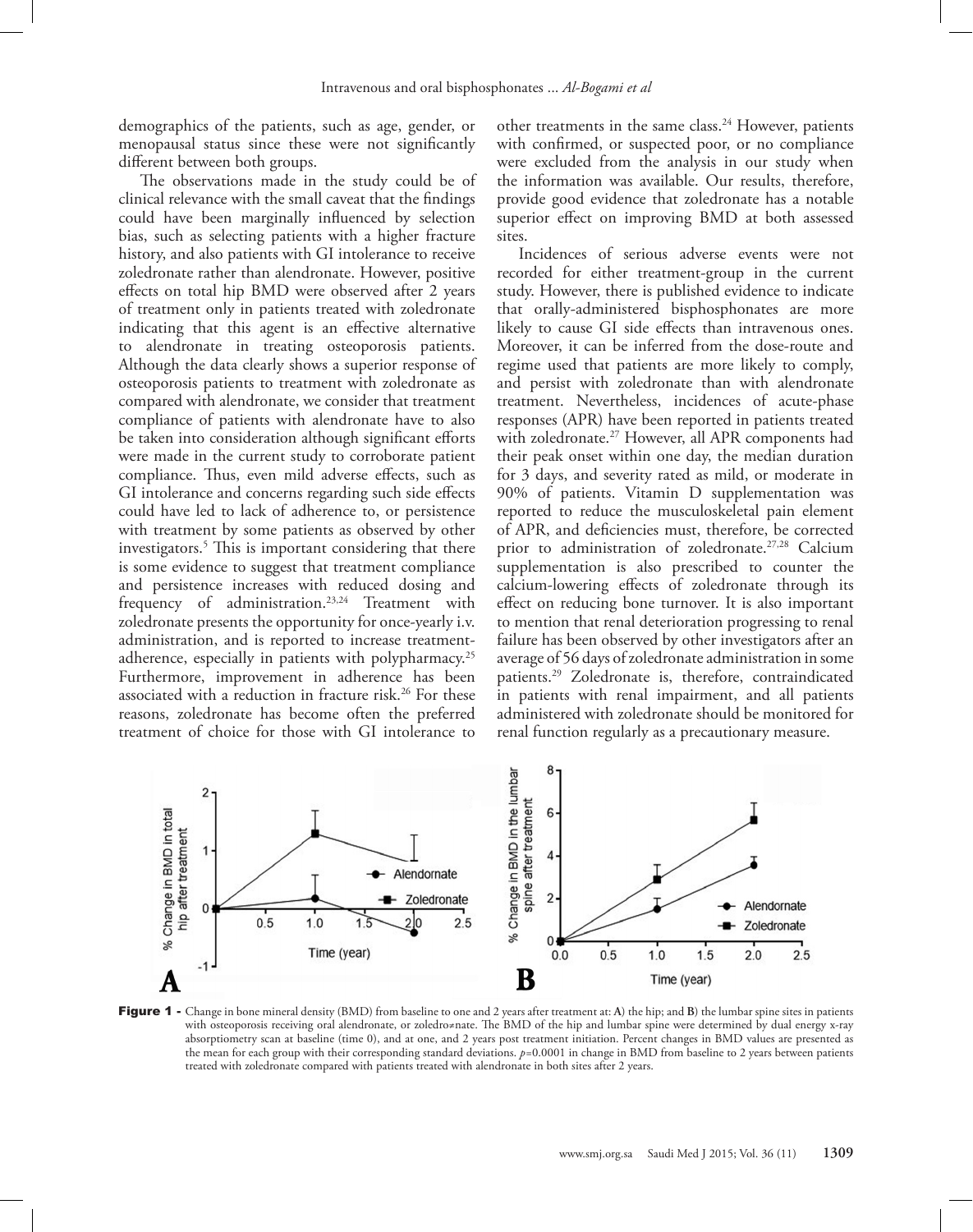One limitation of the current study to be taken into consideration when treating patients is that assessment of the effects of alendronate and zoledronate involved measuring BMD, which is a surrogate measure of osteoporosis progression. However, the primary goal of treatment remains fracture reduction although low BMD remains the most recognized risk factor for predicting fractures.<sup>[30](#page-6-7)</sup> Nevertheless, extrapolation from these results to the wider clinical application of bisphosphonate should be undertaken with caution, since the data were collected over 2 years only. Studies for longer periods will be needed to assess the long-term efficacy and side effects of zoledronate. In addition, the use of biochemical bone turnover markers could be helpful in confirming our data, and in addition, could also help gain further insights into the mechanism of action of these therapeutic agents.

In summary, the current study confirms that treating osteoporosis patients with oral alendronate or with i.v. zoledronate is therapeutically beneficial for patients with osteoporosis. However, treatment with zoledronate offers therapeutic advantages. Therefore, zoledronate appears to be an acceptable alternative to oral bisphosphonates in the treatment of osteoporosis patients in general, and especially those who cannot tolerate oral bisphosphonates.

Acknowledgment. *The authors gratefully acknowledge all staff at the Departments of Rheumatology and Radiology, The Royal London Hospital, Mile End Road, UK for their support with the study.* 

## **References**

- <span id="page-5-0"></span> 1. [Sandhu SK, Hampson G. The pathogenesis, diagnosis,](doi: 10.1136/jcp.2010.077842)  [investigation and management of osteoporosis.](doi: 10.1136/jcp.2010.077842) *J Clin Pathol*  [2011; 64: 1042-1050.](doi: 10.1136/jcp.2010.077842)
- <span id="page-5-1"></span> 2. [Harvey N, Dennison E, Cooper C. Osteoporosis: a lifecourse](doi: 10.1002/jbmr.2286)  approach. *J Bone Miner Res* [2014; 29: 1917-1925.](doi: 10.1002/jbmr.2286)
- <span id="page-5-2"></span> 3. [Cauley JA, Chalhoub D, Kassem AM, Fuleihan Gel-H.](doi: 10.1038/nrendo.2014.51)  [Geographic and ethnic disparities in osteoporotic fractures.](doi: 10.1038/nrendo.2014.51) *Nat Rev Endocrinol* [2014; 10: 338-351.](doi: 10.1038/nrendo.2014.51)
- <span id="page-5-3"></span> 4. [Giger EV, Castagner B, Leroux JC. Biomedical applications of](doi: 10.1016/j.jconrel.2013.01.032)  bisphosphonates. *J Control Release* [2013; 167: 175-188.](doi: 10.1016/j.jconrel.2013.01.032)
- <span id="page-5-15"></span> 5. [Russell RG. Bisphosphonates: the first 40 years.]( doi: 10.1016/j.bone.2011.04.022) *Bone* 2011; 49: [2-19.]( doi: 10.1016/j.bone.2011.04.022)
- 6. [Watts NB, Diab DL. Long-Term Use of Bisphosphonates in](doi: 10.1210/jc.2009-1947)  Osteoporosis. *[J Clin Endocrinol Metab](doi: 10.1210/jc.2009-1947)* 2010; 95: 1555-1565.
- <span id="page-5-9"></span> 7. [Kanis JA, Reginster JY, Kaufman JM, Ringe JD, Adachi JD,](doi: 10.1007/s00198-011-1796-6)  Hiligsmann M, et al. A reappraisal of generic bisphosphonates in osteoporosis. *Osteoporos Int* [2012; 23: 213-221.](doi: 10.1007/s00198-011-1796-6)
- <span id="page-5-4"></span>8. Lee S, Glendenning P, Inderjeeth CA. Efficacy, side effects and [route of administration are more important than frequency of](doi: 10.1007/s00198-010-1335-x )  [dosing of anti-osteoporosis treatments in determining patient](doi: 10.1007/s00198-010-1335-x )  [adherence: a critical review of published articles from 1970 to](doi: 10.1007/s00198-010-1335-x )  2009. *Osteoporos Int* [2011; 22: 741-753.](doi: 10.1007/s00198-010-1335-x )
- <span id="page-5-5"></span> 9. [Bauer DC, Schwartz A, Palermo L, Cauley J, Hochberg M,](doi: 10.1001/ jamainternmed.2014.1232)  [Santora A, et al. Fracture prediction after discontinuation of 4](doi: 10.1001/ jamainternmed.2014.1232)  [to 5 years of alendronate therapy: the FLEX study.](doi: 10.1001/ jamainternmed.2014.1232) *JAMA Intern Med* [2014; 174: 1126-1134.](doi: 10.1001/ jamainternmed.2014.1232)
- <span id="page-5-6"></span>10. [Boonen S, Reginster JY, Kaufman JM, Lippuner K, Zanchetta](doi: 10.1056/NEJMoa1204061)  [J, Langdahl B, et al. Once-yearly zoledronic acid for treatment](doi: 10.1056/NEJMoa1204061)  [of postmenopausal osteoporosis.](doi: 10.1056/NEJMoa1204061) *N Engl J Med* 2012; 367: [1714-1723.](doi: 10.1056/NEJMoa1204061)
- 11. [Miller PD, Recker RR, Harris S, Silverman S, Felsenberg D,](doi: 10.1007/s00198-013-2518-z)  [Reginster J, et al Long-term fracture rates seen with continued](doi: 10.1007/s00198-013-2518-z)  [ibandronate treatment: pooled analysis of DIVA and MOBILE](doi: 10.1007/s00198-013-2518-z)  [long-term extension studies.](doi: 10.1007/s00198-013-2518-z) *Osteoporos Int* 2014; 25: 349-357.
- <span id="page-5-7"></span>12. [Donaldson MG, Palermo L, Ensrud KE, Hochberg MC,](doi: 10.1002/jbmr.1625)  [Schousboe JT, Cummings SR. Effect of alendronate for reducing](doi: 10.1002/jbmr.1625)  [fracture by FRAX score and femoral neck bone mineral density:](doi: 10.1002/jbmr.1625)  [the Fracture Intervention Trial.](doi: 10.1002/jbmr.1625) *J Bone Miner Res* 2012; 27: [1804-1810.](doi: 10.1002/jbmr.1625)
- <span id="page-5-8"></span>13. [Levis S, Theodore G. Summary of AHRQ's comparative](http://www.ncbi.nlm.nih.gov/pubmed/?term=22716221)  [effectiveness review of treatment to prevent fractures in men](http://www.ncbi.nlm.nih.gov/pubmed/?term=22716221)  [and women with low bone density or osteoporosis: update of](http://www.ncbi.nlm.nih.gov/pubmed/?term=22716221)  the 2007 report. *J Manag Care Pharm* [2012; 18 \(4 Suppl B\):](http://www.ncbi.nlm.nih.gov/pubmed/?term=22716221)  [S1-S15.](http://www.ncbi.nlm.nih.gov/pubmed/?term=22716221)
- <span id="page-5-10"></span>14. [McClung MR, Zanchetta JR, Racewicz A, Roux C, Benhamou](doi: 10.1007/s00198-012-2056-0)  [CL, Man Z, et al. Efficacy and safety of risedronate 150-mg](doi: 10.1007/s00198-012-2056-0)  [once a month in the treatment of postmenopausal osteoporosis:](doi: 10.1007/s00198-012-2056-0)  2-year data. *Osteoporos Int* [2013; 24:293-299.](doi: 10.1007/s00198-012-2056-0)
- 15. [Merck, Sharp and Dohme Limited. Fosamax: Summary of](http://www.medicines.org.uk/emc/medicine/1175/SPC/Fosamax/)  [Product Characteristics 2010. \[cited 22 October 2012\]. Available](http://www.medicines.org.uk/emc/medicine/1175/SPC/Fosamax/)  [from: http://www.medicines.org.uk/emc/medicine/1175/SPC/](http://www.medicines.org.uk/emc/medicine/1175/SPC/Fosamax/) [Fosamax/](http://www.medicines.org.uk/emc/medicine/1175/SPC/Fosamax/)
- 16. [Bianchi G, Czerwinski E, Kenwright A, Burdeska A, Recker](doi: 10.1007/s00198-011-1793-9)  [RR, Felsenberg D. Long-term administration of quarterly IV](doi: 10.1007/s00198-011-1793-9)  [ibandronate is effective and well tolerated in postmenopausal](doi: 10.1007/s00198-011-1793-9)  [osteoporosis: 5-year data from the DIVA study long-term](doi: 10.1007/s00198-011-1793-9)  extension. *Osteoporos Int* [2012; 23: 1769-1778.](doi: 10.1007/s00198-011-1793-9)
- 17. [Hongo M, Miyakoshi N, Kasukawa Y, Ishikawa Y, Shimada Y.](doi: 10.1007/s00774-014-0603-9)  [Additive effect of elcatonin to risedronate for chronic back pain](doi: 10.1007/s00774-014-0603-9)  [and quality of life in postmenopausal women with osteoporosis:](doi: 10.1007/s00774-014-0603-9)  [a randomized controlled trial.](doi: 10.1007/s00774-014-0603-9) *J Bone Miner Metab* 2015; 33: [432-439.](doi: 10.1007/s00774-014-0603-9)
- <span id="page-5-11"></span>18. [Brown JP, Roux C, Ho PR, Bolognese MA, Hall J, Bone HG,](doi: 10.1007/s00198-014-2692-7)  [et al. Denosumab significantly increases bone mineral density](doi: 10.1007/s00198-014-2692-7)  [and reduces bone turnover compared with monthly oral](doi: 10.1007/s00198-014-2692-7)  [ibandronate and risedronate in postmenopausal women who](doi: 10.1007/s00198-014-2692-7)  [remained at higher risk for fracture despite previous suboptimal](doi: 10.1007/s00198-014-2692-7)  [treatment with an oral bisphosphonate.](doi: 10.1007/s00198-014-2692-7) *Osteoporos Int* 2014; [25: 1953-1961.](doi: 10.1007/s00198-014-2692-7)
- <span id="page-5-12"></span>19. [Modi A, Siris ES, Steve Fan CP, Sajjan S. Gastrointestinal events](doi: 10.1016/j.clinthera.2015.03.018)  [among patients initiating osteoporosis therapy: a retrospective](doi: 10.1016/j.clinthera.2015.03.018)  [administrative claims database analysis.](doi: 10.1016/j.clinthera.2015.03.018) *Clin Ther* 2015; 37: [1228-1234.](doi: 10.1016/j.clinthera.2015.03.018)
- 20. [McClung MR, Grauer A, Boonen S, Bolognese MA, Brown JP,]( doi: 10.1056/NEJMoa1305224)  [Diez-Perez A, et al. Romosozumab in postmenopausal women]( doi: 10.1056/NEJMoa1305224)  [with low bone mineral density.]( doi: 10.1056/NEJMoa1305224) *N Engl J Med* 2014; 370: [412-420.]( doi: 10.1056/NEJMoa1305224)
- <span id="page-5-13"></span>21. [Hadji P, Gamerdinger D, Spieler W, Kann PH, Loeffler H,]( doi: 10.1007/s00198-011-1583-4)  [Articus K, et al. Rapid Onset and Sustained Efficacy \(ROSE\)]( doi: 10.1007/s00198-011-1583-4) [study: results of a randomised, multicentre trial comparing the]( doi: 10.1007/s00198-011-1583-4)  [effect of zoledronic acid or alendronate on bone metabolism]( doi: 10.1007/s00198-011-1583-4)  [in postmenopausal women with low bone mass.]( doi: 10.1007/s00198-011-1583-4) *Osteoporos Int*  [2012; 23: 625-633.]( doi: 10.1007/s00198-011-1583-4)
- <span id="page-5-14"></span>22. [Jiang E, Wang Z, Meng Q, Li S, Wang F, Shao G, et al. Study](doi: 10.1007/s12013-012-9361-2)  [on bone density at various skeletal sites for the diagnosis of](doi: 10.1007/s12013-012-9361-2)  [primary osteoporosis.](doi: 10.1007/s12013-012-9361-2) *Cell Biochem Biophys* 2012; 64: 1-3.